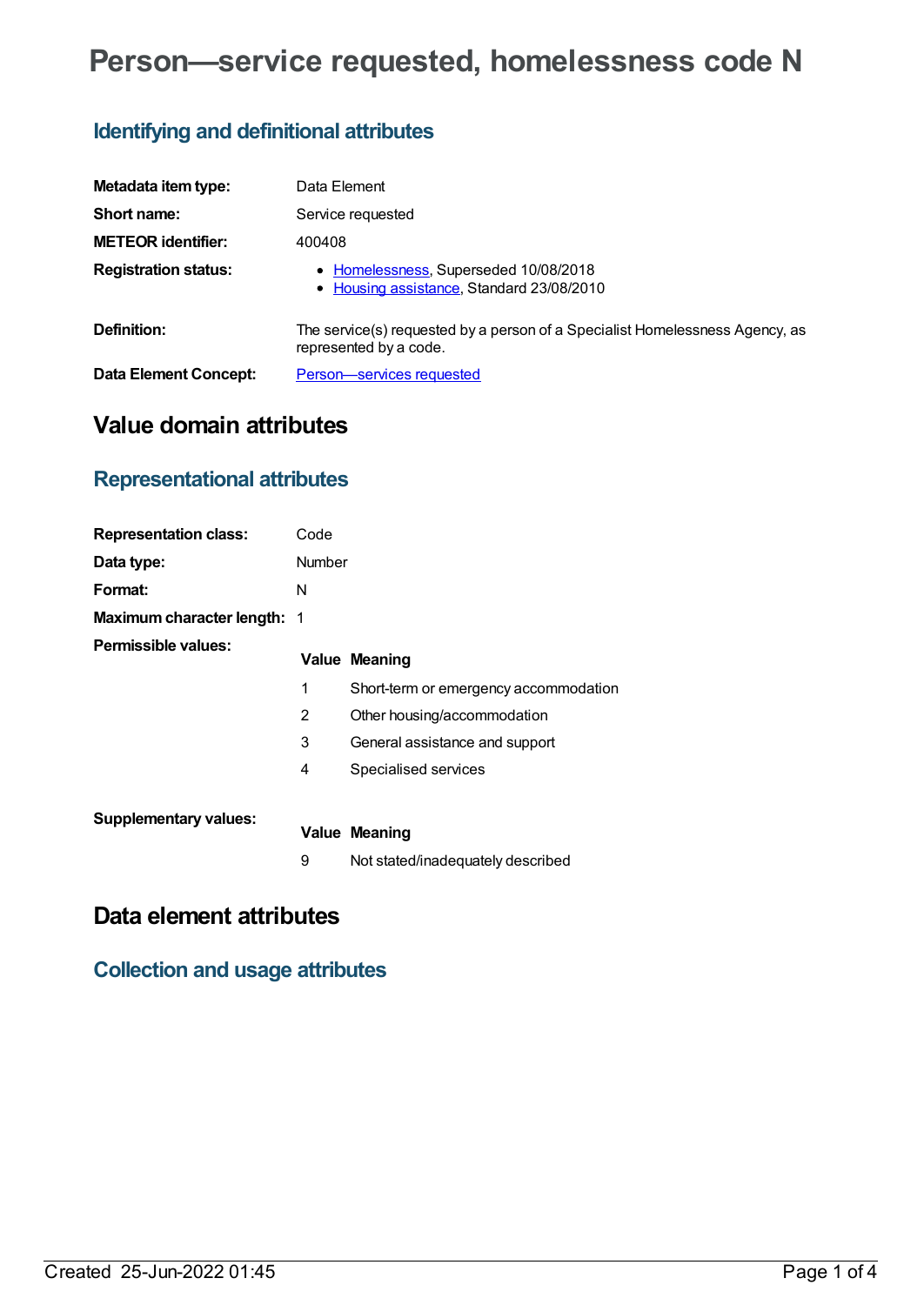| Guide for use:                                              | CODE 1 Short-term or emergency accommodation                                                                                                                                                                                                                                                                                                                                                                                                                                                                                                                                                                           |
|-------------------------------------------------------------|------------------------------------------------------------------------------------------------------------------------------------------------------------------------------------------------------------------------------------------------------------------------------------------------------------------------------------------------------------------------------------------------------------------------------------------------------------------------------------------------------------------------------------------------------------------------------------------------------------------------|
|                                                             | Assistance with accommodation in a refuge, a crisis shelter, or in emergency<br>accommodation arranged in hotels, motels by a specialist homelessness agency.                                                                                                                                                                                                                                                                                                                                                                                                                                                          |
|                                                             | CODE 2 Other housing/accommodation                                                                                                                                                                                                                                                                                                                                                                                                                                                                                                                                                                                     |
|                                                             | Other housing/accommodation should be selected where a person is requiring<br>assistance for any other form of housing or accommodation that is not short term or<br>emergency accommodation. This may include assistance to access other forms of<br>accommodation, such as medium term or transitional accommodation, or<br>assistance to maintain their current form of housing/accommodation (i.e. prevent<br>foreclosure on a mortgage, assistance with rental arrears, etc.).                                                                                                                                    |
|                                                             | CODE 3 General assistance and support                                                                                                                                                                                                                                                                                                                                                                                                                                                                                                                                                                                  |
|                                                             | General assistance and support refers to a wide range of support provided by an<br>agency worker that it is not a specialised service. That is, the support is provided<br>without the expectation that the worker has completed formal, specialised training<br>in that area of assistance. General assistance may cover a range of assistance<br>from financial assistance/information, employment/training assistance, to<br>assistance for domestic/family violence and family/relationship assistance. For a<br>more comprehensive list of possible services see, Service activity - type of service<br>activity. |
|                                                             | <b>CODE 4 Specialised services</b>                                                                                                                                                                                                                                                                                                                                                                                                                                                                                                                                                                                     |
|                                                             | Specialised services refer to assistance that can be provided only by a person with<br>formal, specialised training in that area of assistance. Specialised services may<br>range from Psychological/psychiatric services to Professional legal services (For a<br>more comprehensive list of possible specialised services see, Service activity -<br>type of service activity). Specialised services may be provided by agency workers,<br>or may require an agency worker to assist the client in receiving external services.                                                                                      |
| <b>Collection methods:</b>                                  | The permissible values for this data element are used to form the response<br>categories to the question:                                                                                                                                                                                                                                                                                                                                                                                                                                                                                                              |
|                                                             | 'Please indicate the service(s) the person requires from your agency, from the list<br>below:'                                                                                                                                                                                                                                                                                                                                                                                                                                                                                                                         |
| <b>Relational attributes</b>                                |                                                                                                                                                                                                                                                                                                                                                                                                                                                                                                                                                                                                                        |
| <b>Related metadata</b><br>references:                      | Has been superseded by Person-service requested, homelessness code N                                                                                                                                                                                                                                                                                                                                                                                                                                                                                                                                                   |
|                                                             | • Homelessness, Standard 10/08/2018                                                                                                                                                                                                                                                                                                                                                                                                                                                                                                                                                                                    |
| <b>Implementation in Data Set</b><br><b>Specifications:</b> | Specialist Homelessness Services NMDS 2011Homelessness, Superseded<br>01/05/2013<br>Housing assistance, Superseded 01/05/2013                                                                                                                                                                                                                                                                                                                                                                                                                                                                                          |
|                                                             | Implementation start date: 01/07/2011                                                                                                                                                                                                                                                                                                                                                                                                                                                                                                                                                                                  |
|                                                             | <b>DSS</b> specific information:                                                                                                                                                                                                                                                                                                                                                                                                                                                                                                                                                                                       |
|                                                             | In the Specialist Homelessness Services NMDS, this Data Element is collected<br>only for persons who have not received the services requested, that is, it is<br>collected only for persons known as 'turnaways'.                                                                                                                                                                                                                                                                                                                                                                                                      |
|                                                             | Specialist Homelessness Services NMDS 2012-13 Homelessness, Superseded<br>01/05/2013<br>Housing assistance, Superseded 01/05/2013                                                                                                                                                                                                                                                                                                                                                                                                                                                                                      |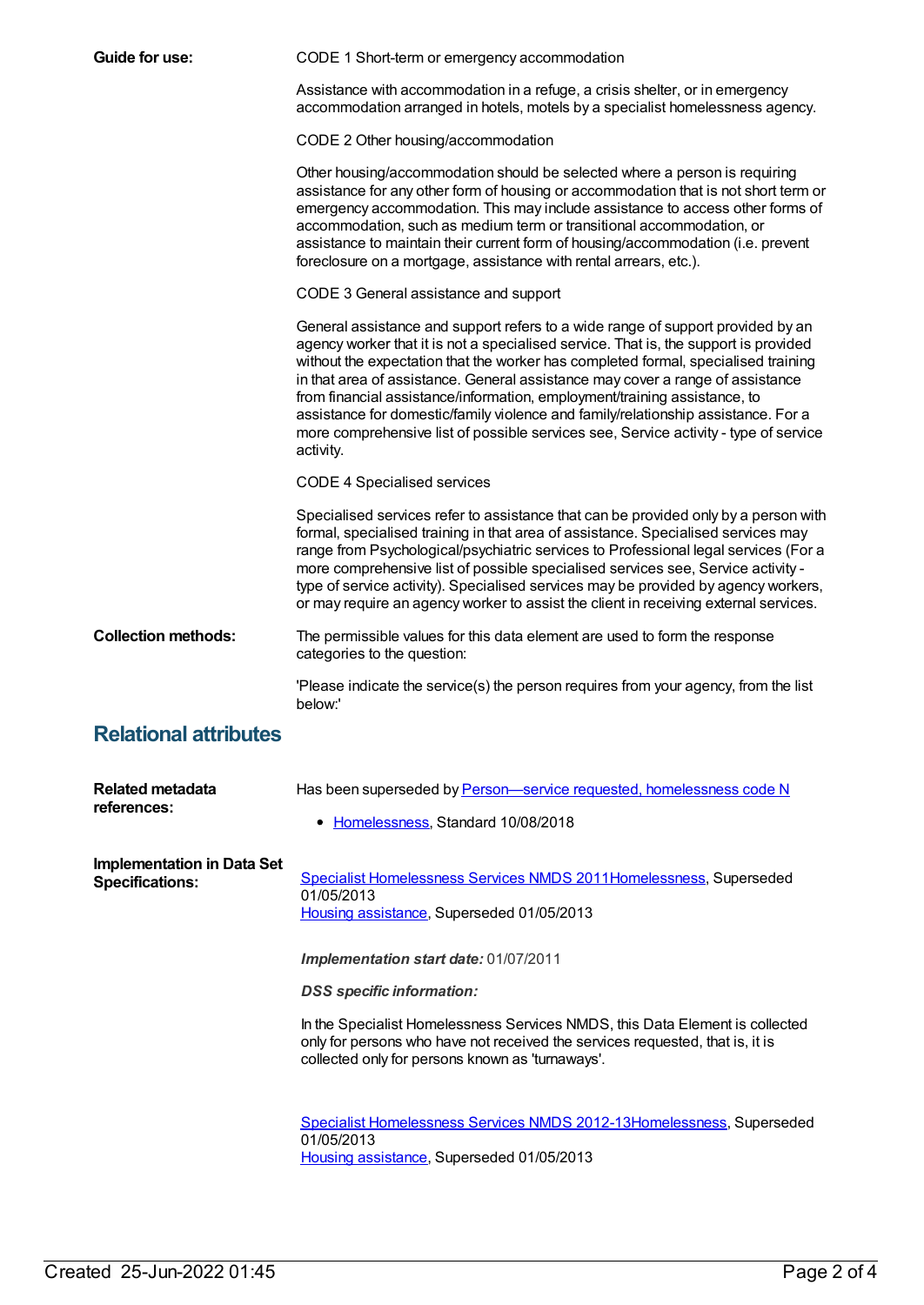#### *Implementation start date:* 01/07/2012

*Implementation end date:* 30/06/2013

*DSS specific information:*

In the Specialist Homelessness Services NMDS, this Data Element is collected only for persons who have not received the services requested, that is, it is collected only for persons known as 'turnaways'.

Specialist [Homelessness](https://meteor.aihw.gov.au/content/505626) Services NMDS 2013-1[4Homelessness](https://meteor.aihw.gov.au/RegistrationAuthority/14), Superseded 26/08/2014 Housing [assistance](https://meteor.aihw.gov.au/RegistrationAuthority/11), Superseded 26/08/2014

*Implementation start date:* 01/07/2013

*Implementation end date:* 30/06/2014

*Conditional obligation:*

In the Specialist Homelessness Services NMDS, this data element is only collected for 'turnaways'. Turnaways are people who have not received the requested services or assessment.

*DSS specific information:*

This question allows the client to check all responses that apply, and therefore the client may have up to 4 valid responses for this question.

Specialist [Homelessness](https://meteor.aihw.gov.au/content/581255) Services NMDS 2014-1[5Homelessness](https://meteor.aihw.gov.au/RegistrationAuthority/14), Superseded 24/11/2016 Housing [assistance](https://meteor.aihw.gov.au/RegistrationAuthority/11), Superseded 24/11/2016

*Implementation start date:* 01/07/2014

*Implementation end date:* 30/06/2015

*Conditional obligation:*

In the Specialist Homelessness Services NMDS, this data element is only collected for 'turnaways'. Turnaways are people who have not received the requested services or assessment.

*DSS specific information:*

This question allows the client to check all responses that apply, and therefore the client may have up to 4 valid responses for this question.

Specialist [Homelessness](https://meteor.aihw.gov.au/content/658005) Services NMDS 2015-1[7Homelessness](https://meteor.aihw.gov.au/RegistrationAuthority/14), Superseded 24/11/2016